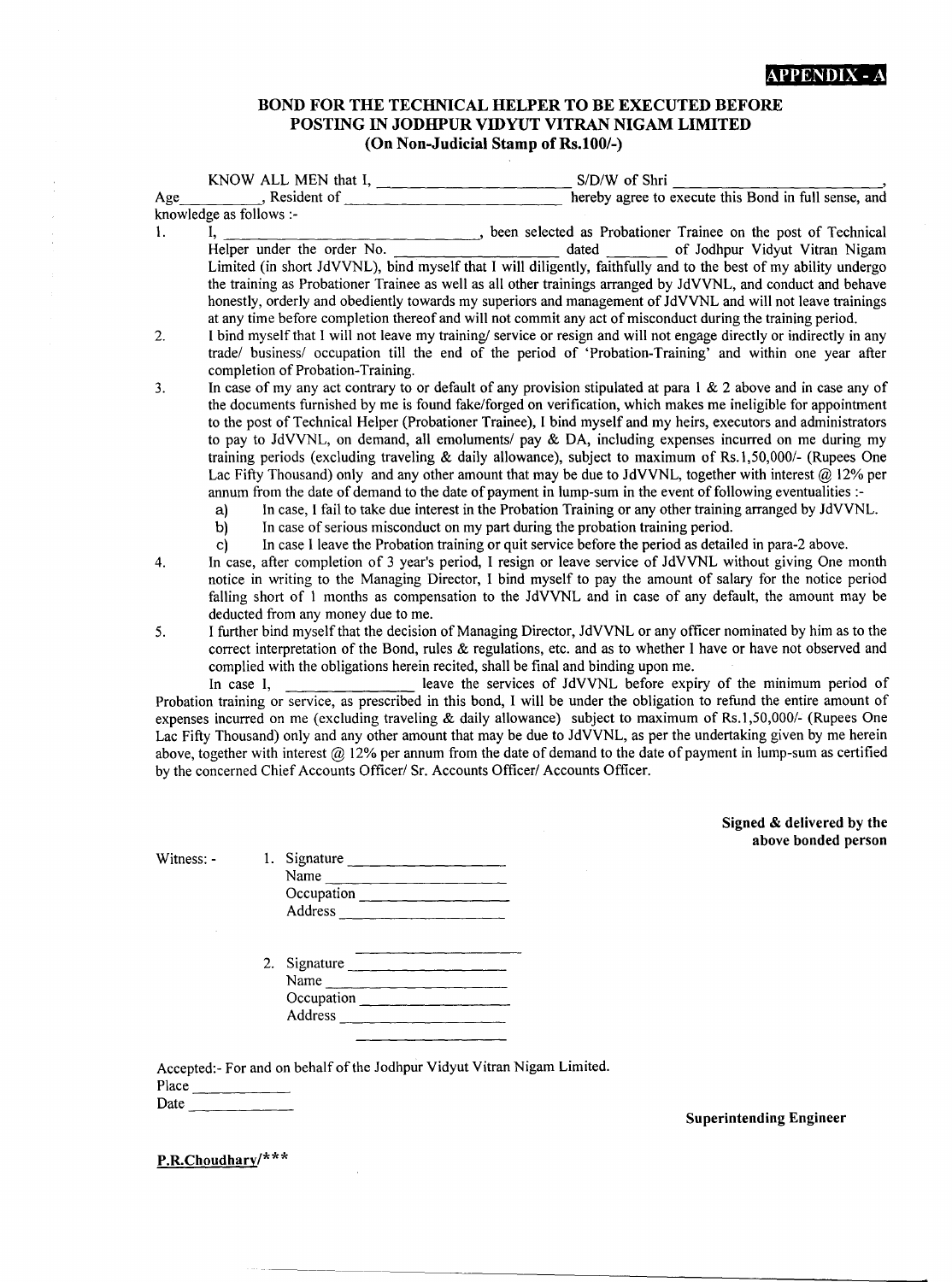APPENDIX-B

### SURETY TO BE GIVEN BY A GAZETTED OFFICER/ OFFICIAL OF CENTRAL/ STATE GOVERNMENTI OR POWER SECTOR COMPANY *I* PUBLIC SECTOR UNDERTAKING OF RAJASTHAN GOVERNMENT (ON NON-JUDICIAL STAMP OF RS.I00/-)

|                                           | S/D/W of Shri Resident of Resident of Resident of Resident of Shri/Ms.<br>S/D/W of Shri Resident of Shri/Ms.<br>S/D/W of Shri Resident of Shri/Ms.                                                                                                                                                                                                                                                                                                                                                                                                                                                                                                                                                                                                                                         |                                                                         |  |
|-------------------------------------------|--------------------------------------------------------------------------------------------------------------------------------------------------------------------------------------------------------------------------------------------------------------------------------------------------------------------------------------------------------------------------------------------------------------------------------------------------------------------------------------------------------------------------------------------------------------------------------------------------------------------------------------------------------------------------------------------------------------------------------------------------------------------------------------------|-------------------------------------------------------------------------|--|
|                                           |                                                                                                                                                                                                                                                                                                                                                                                                                                                                                                                                                                                                                                                                                                                                                                                            |                                                                         |  |
|                                           | on the post of Technical Helper vide order No. dated of Jodhpur Vidyut Vitran Nigam Limited (in short JdVVNL), and posted in the office of the stated and agree                                                                                                                                                                                                                                                                                                                                                                                                                                                                                                                                                                                                                            |                                                                         |  |
|                                           |                                                                                                                                                                                                                                                                                                                                                                                                                                                                                                                                                                                                                                                                                                                                                                                            |                                                                         |  |
|                                           | to execute this bond in full sense and knowledge as follows :-                                                                                                                                                                                                                                                                                                                                                                                                                                                                                                                                                                                                                                                                                                                             |                                                                         |  |
| 1.<br>the training period.                | That Shri/Ms. ______________ will diligently, faithfully and to the best of his/ her ability undergo the<br>training as Probationer Trainee as well as all other trainings arranged by JdVVNL, and conduct and behave<br>himself/ herself honestly, orderly and obediently towards his/ her superiors and management of JdVVNL and<br>will not leave trainings at any time before completion thereof and will not commit any act of misconduct during                                                                                                                                                                                                                                                                                                                                      |                                                                         |  |
| 2.                                        | That Shri/Ms. _______________________ will not leave training/ service/ resign and will not engage directly or<br>indirectly in any trade/ business/ occupation till the end of the period of 'Probation-Training' and within one<br>year after completion of Probation-Training.                                                                                                                                                                                                                                                                                                                                                                                                                                                                                                          |                                                                         |  |
| 3.<br>event of following eventualities :- | That if Shri/Ms. ___________ will indulge in any act contrary to any surety given by me at para 1 and 2<br>above and if any of the documents furnished by him is found fake/forged on verification, which makes him<br>ineligible for appointment to the post of Technical Helper(Probationer Trainee), I bind myself and my heirs,<br>executors and administrators to pay to JdVVNL, on demand, all emoluments/ pay & DA, including expenses<br>incurred on him/ her during such training periods (excluding traveling $\&$ daily allowance), subject to maximum<br>of Rs.1,50,000/- (Rupees One Lac Fifty Thousand) only and any other amount that may be due to JdVVNL,<br>together with interest $(2)$ 12% per annum from the date of demand to the date of payment in lump-sum in the |                                                                         |  |
| a)                                        | In case, he/ she fails to take due interest in the Probation Training.                                                                                                                                                                                                                                                                                                                                                                                                                                                                                                                                                                                                                                                                                                                     |                                                                         |  |
| b)                                        | In case of serious misconduct on his/ her part during the probation training period.                                                                                                                                                                                                                                                                                                                                                                                                                                                                                                                                                                                                                                                                                                       |                                                                         |  |
| c)<br>above.                              | In case he/ she leaves the Probation training or quit service before the period as detailed in para-2                                                                                                                                                                                                                                                                                                                                                                                                                                                                                                                                                                                                                                                                                      |                                                                         |  |
| 4.                                        | I further bind myself that the decision of Managing Director, JdVVNL or any officer nominated by him as to the<br>correct interpretation of the Surety Bond, rules & regulations, etc. and as to whether Shri/ Ms.<br>has or has not observed and complied with the obligations herein recited, shall be final and                                                                                                                                                                                                                                                                                                                                                                                                                                                                         |                                                                         |  |
| binding upon me.                          |                                                                                                                                                                                                                                                                                                                                                                                                                                                                                                                                                                                                                                                                                                                                                                                            |                                                                         |  |
|                                           | binding upon me.<br>In case Shri/Ms.<br>In case Shri/Ms.<br>In case Shri/Ms.<br>In case Shri/Ms.<br>In case Shri/Ms.<br>amount of expenses incurred on him/ her (excluding traveling & daily allowance) subject to maximum of Rs.1,50,000/-<br>(Rupees One Lac Fifty Thousand) only and any other amount that may be due to JdVVNL, as per the surety given by me<br>herein above, together with interest $@$ 12% per annum from the date of demand to the date of payment in lump-sum as<br>certified by the concerned Chief Accounts Officer/ Sr. Accounts Officer/ Accounts Officer.                                                                                                                                                                                                    |                                                                         |  |
|                                           |                                                                                                                                                                                                                                                                                                                                                                                                                                                                                                                                                                                                                                                                                                                                                                                            | <b>Signature of Surety with rubber</b><br>stamp of Designation & Office |  |
| Witness: -                                | 1. Signature                                                                                                                                                                                                                                                                                                                                                                                                                                                                                                                                                                                                                                                                                                                                                                               |                                                                         |  |
|                                           | Name                                                                                                                                                                                                                                                                                                                                                                                                                                                                                                                                                                                                                                                                                                                                                                                       |                                                                         |  |
|                                           | Occupation                                                                                                                                                                                                                                                                                                                                                                                                                                                                                                                                                                                                                                                                                                                                                                                 |                                                                         |  |
|                                           |                                                                                                                                                                                                                                                                                                                                                                                                                                                                                                                                                                                                                                                                                                                                                                                            |                                                                         |  |
|                                           |                                                                                                                                                                                                                                                                                                                                                                                                                                                                                                                                                                                                                                                                                                                                                                                            |                                                                         |  |
|                                           | 2. Signature<br>Name                                                                                                                                                                                                                                                                                                                                                                                                                                                                                                                                                                                                                                                                                                                                                                       |                                                                         |  |

Accepted: - For and on behalf of the Jodhpur Vidyut Vitran Nigam Limited.

Occupation and the control of the control of the control of the control of the control of the control of the control of the control of the control of the control of the control of the control of the control of the control Address \_

Place \_ Date

P.RChoudhary/\*\*\*

### Superintending Engineer